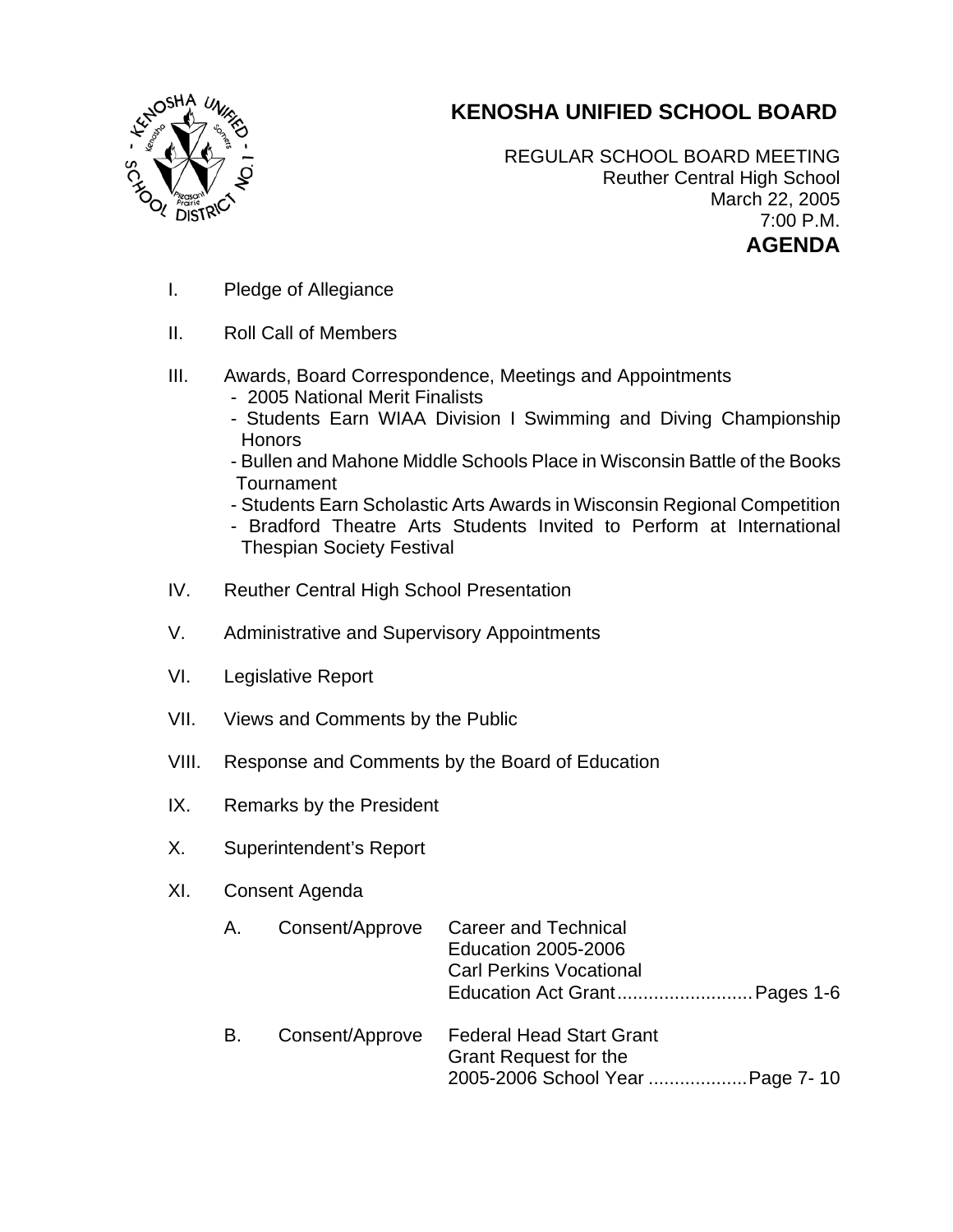XI. Consent Agenda – Continued

|      | C. | Consent/Approve     | Language Assistance<br>Program Report  Pages 11-12<br>(Also see separate report distributed<br>with 3/8/05 Curriculum/Program<br><b>Committee Agenda)</b>                                         |
|------|----|---------------------|---------------------------------------------------------------------------------------------------------------------------------------------------------------------------------------------------|
|      | D. | Consent/Approve     | Academic Analysis of<br>Grade 9 Students - School<br>Years 1997-98 to 2003-04  Pages 13-14<br>(Also see separate report distributed<br>with 3/8/05 Curriculum/Program<br><b>Committee Agenda)</b> |
|      | Е. | Consent/Approve     | <b>Revisions to Policy 3112</b><br>Regarding Capital Plans  Pages 15-18<br>(Second Reading)                                                                                                       |
|      | F. | Consent/Approve     | 2005-06 Capacity Related<br>Project Recommendations Pages 19-22                                                                                                                                   |
|      | G. | Consent/Approve     |                                                                                                                                                                                                   |
|      | Η. | Consent/Approve     | Recommendations<br>Concerning Appointments,<br>Leaves of Absence,<br><b>Retirements and</b>                                                                                                       |
|      | I. | Consent/Approve     | Minutes of:<br>Regular Meeting February 22, 2005<br><b>Special Meetings and Exec Sessions:</b><br>February 22, 2005<br>March 8, 2005<br>Special Meeting  March 8, 2005                            |
|      | J. | Consent/Approve     | Summary of Receipts,<br>Wire Transfers and<br>Check Registers  Pages 25-26                                                                                                                        |
| XII. |    | <b>Old Business</b> |                                                                                                                                                                                                   |
|      | Α. | Discussion/Action   | Exchange of Old Bain School<br>Property to City of Kenosha<br>For Anderson Park Field and<br><b>Associated Parking Lot</b><br>(Report to be distributed at meeting)                               |